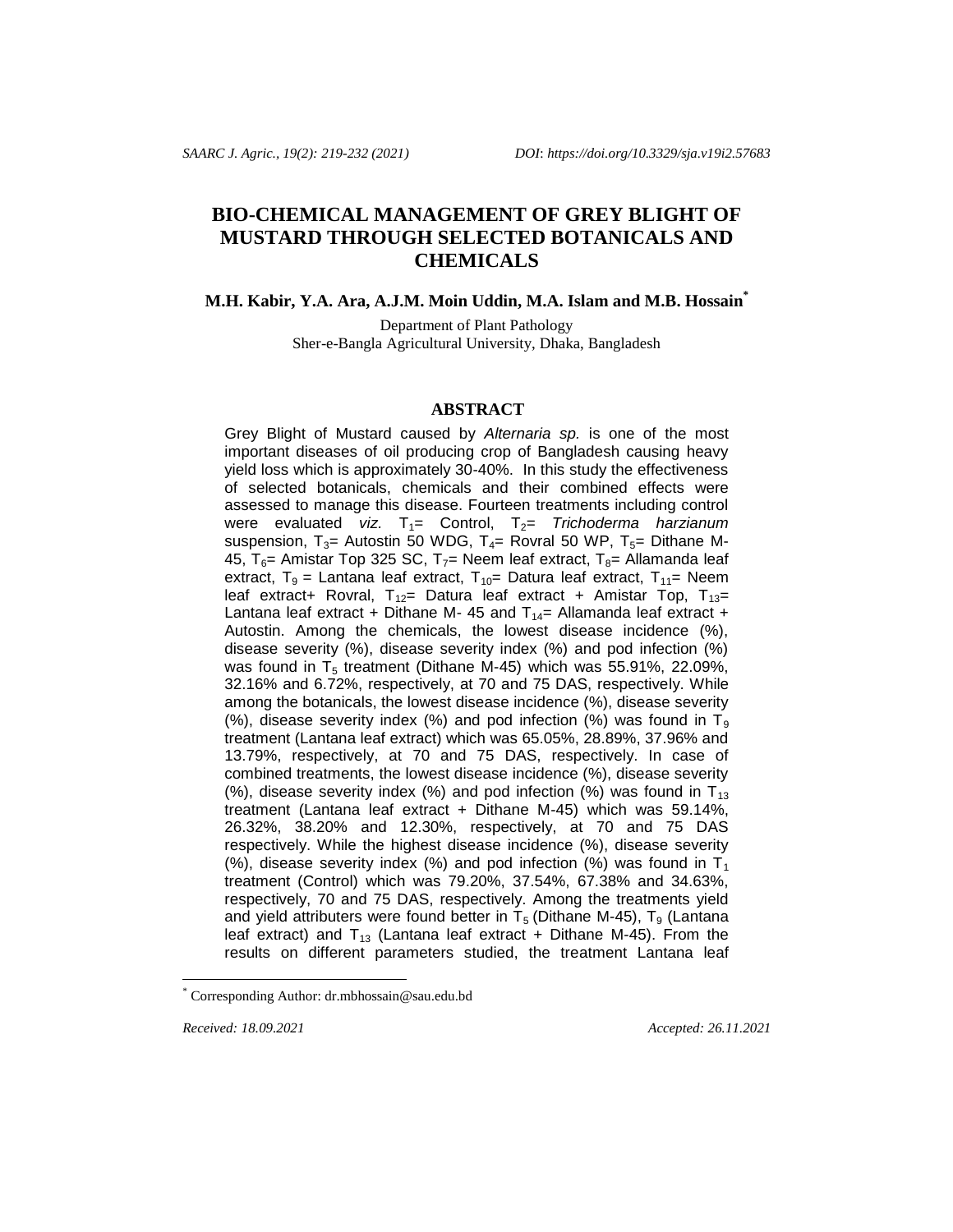extract  $(T_9)$ , Dithane M-45  $(T_5)$  and their combined treatment  $(T_{13})$  can be used for management of grey blight mustard after few field trialing in consecutive year.

**Keywords:** Mustard, *Alternaria* blight, Bio-chemical management, combined effects, severity index.

### **INTRODUCTION**

Mustard (*Brassica* spp.) is the major oil seed crop of Bangladesh yielding 36.83% of total oilseed production from 64.6% of the total area coverage (BBS, 2020). At present about 0.31 million hectares of land are covered to mustard cultivation in Bangladesh with yield of mustard seed in order of 0.35 million tons per year (BBS, 2020). It is cultivated almost all over the world. The average production of the world is 2.04 t ha<sup>-1</sup> (FAO, 2015), whereas in Bangladesh is 0.5 t ha<sup>-1</sup>. It is a cold loving crop that is mainly cultivated in Rabi season in Bangladesh. The weather condition suitable for this crop is low temperature and scanty rainfall. Many factors are associated with the poor yield of mustard in Bangladesh. Diseases have been identified as one of the major factors (Ahmed, 1992). It suffers from about 14 diseases (fungus, 9, virus, 2, bacteria, 1, nematode, 1 and parasitic plant, 1) in Bangladesh (Anonymous, 2007). Among these diseases grey leaf blight, downy mildew and the parasitic plant are the most important (Anonymous, 2007). Grey leaf blight caused by *Alternaria brassicae/ Alternaria brassicicola* is widely distributed and the most serious and devastating disease of rapeseed-mustard. Most of the *Alternaria* species are saprophytes and ubiquitous in the environment (Simmons, 1992). The pathogens are greatly influenced by weather with the highest disease incidence reported in wet seasons and areas with relatively heavy rainfall (Meena et al., 2010). The characteristic symptom is the development of circular spots on leaves and pods with concentric ring. Later on, spots coalesce and ultimately the leaves become blighted. The disease may cause 25% yield reduction at severe condition of infection (Anonymous, 2001).

Protection of seedpod from *Alternaria* blight infection should, therefore, be the most important aim for higher yield of mustard. The most economical and environmentally safe method of controlling the disease is use of resistant varieties. Information on resistance source is not available, although some sort of tolerance may be available. There is no information available on the resistance sources. Chemicals are being successfully used in controlling the disease (Meah et al., 1988; Howlider et al., 1985). But using excessive chemicals is discouraged as it is harmful for the environment and the residual effect can cause decay to human health. Non-chemical methods of disease control may include use of biological agents, botanicals, adjustment in cultural practices etc.

Different medicinal leaf extract which has antifungal effect such as neem, alamanda, lantana, datura etc can be used as botanicals and *Trichoderma harzianum* can be used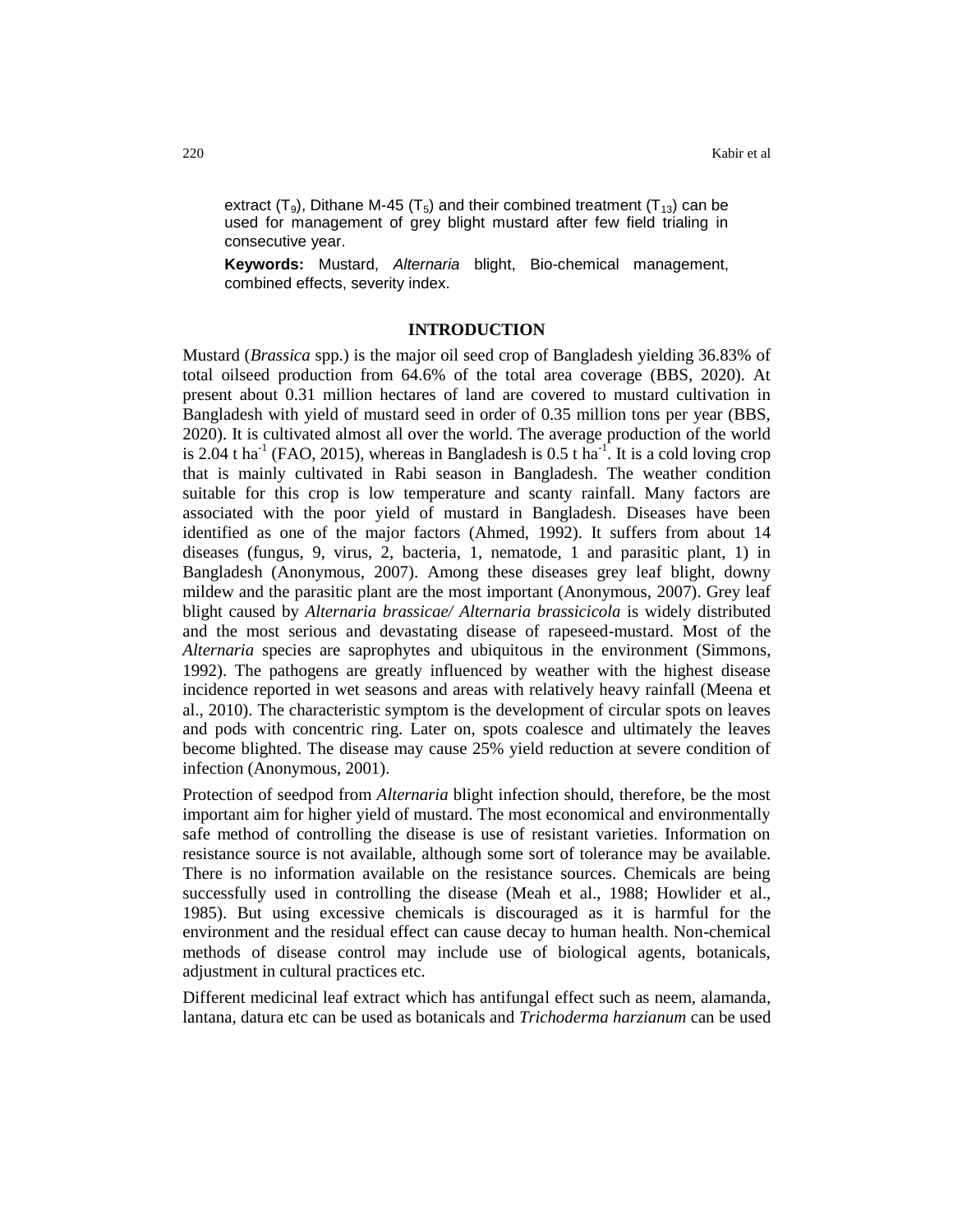as biological agent. They can be successfully applied as an ecofriendly alternative of chemicals for the management of grey blight of mustard. Using the botanicals as foliar spray and biological agent as soil treatment can successfully control the pathogen attack. The combined treatment of chemicals and botanicals also shows satisfying result which also reduces the use of chemicals only in case of grey blight disease management in mustard. The purpose of this study was to find out the most effective botanical, chemical or their combined treatment to manage the disease in the possibly most effective way.

### **MATERIALS AND METHODS**

### **Identification of the disease and evaluating the efficacy of selected bio-chemicals**

Identification of the disease was done mainly through visual observation of typical symptoms of grey blight like development of circular spots on leaves & pods with concentric ring and elongated lesion on stem. Later on spots coalesce and ultimately the leaves become blighted. The disease incidence (%), disease severity (%) and disease severity index (%) of grey blight of Mustard was recorded by counting infected plants, infected leaves and estimating infected leaf area at 50, 60 and 70 days after sowing (DAS). The pod infection (%) was recorded by counting the infected pods at 55, 65 and 75 (DAS). To evaluate the efficacy of the selected bio-chemical treatments for disease management, the following parameters were undertaken: number of infected plant/plot, number of infected leaf/plant, infected leaf area/ leaf, number of infected pod/ plant, fresh yield/plot (kg ha<sup>-1</sup>), dry yield/plot (kg ha<sup>-1</sup>), fresh grain weight (gm/plot), dry grain weight (gm/plot) and 1000-seed weight/plot (gm).

# **Collection and preparation of selected Bio-Chemicals**

Neem leaf, Allamanda leaf, Lantana leaf and Datura leaves were used as botanicals. Botanicals were collected from Sher-e-Bangla Agricultural University, Dhaka. Fresh leaves were collected and weighed 100 gm per botanical. The leaves were washed and chopped into small pieces. To prepare the extract the chopped leaves were blended with electric blender and sieved through strainer. Hundred ml leaf extract of each botanical was added into one litre distilled water maintaining ratio 1:10 for foliar spray. Autostin (Carbendazim), Dithane M-45(Mancozeb), Amistar Top (Azoxystrobin+Difenoconazol) and Rovral (Ipridione) were selected as chemical fungicides maintaining dose 0.3%, 0.3%, 0.1% and 0.2%, respectively. The chemicals were handled maintaining proper precautions through wearing hand gloves, goggles, face mask and apron. Each chemical was weighed according to the mentioned dose and carefully incorporated into water to prepare the spray solution. The *Trichoderma harzianum* suspension was prepared @ 20 ml/liter. The suspension was measured and mixed thoroughly with water then preserved in cool temperature and darkness.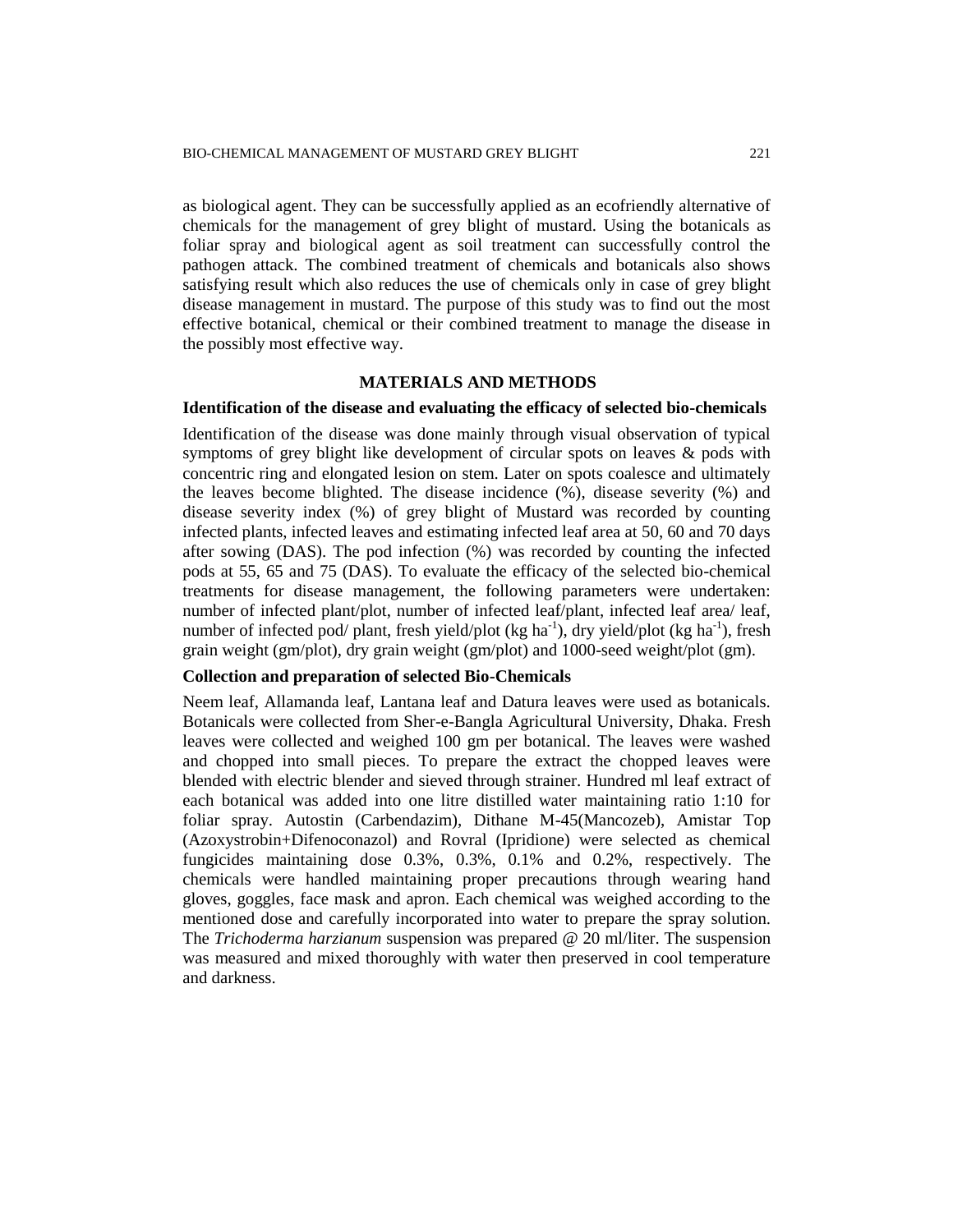## **Calculation of diseases related parameters**

The disease incidence and severity of grey blight was recorded by counting the infected plants on the basis of symptoms appearance, and by counting the infected leaves per plant, respectively. The disease severity index was calculated by measuring the infected leaf and the pod infection by counting the spots on infected pod. For collection data on above mentioned parameters, in total fifteen (15) plants per plot  $(6 \text{ m}^2)$  were selected randomly and red tagged was used for indication. The selected plants were inspected every morning to note the appearance of the symptoms starting from the following day of sowing.

Percent disease incidence was calculated by the following formula:

| Number of infected plant                                                |
|-------------------------------------------------------------------------|
|                                                                         |
| Number of total inspected plant                                         |
| Percent disease severity was calculated by the following formula:       |
| Number of infected leaf per plant                                       |
|                                                                         |
| Number of total inspected leaf per plant                                |
| Percent disease severity index was calculated by the following formula: |
| Leaf area infected                                                      |
| % Disease Severity Index = --------------------------------- $X$ 100    |
| Total leaf area                                                         |
| Percent pod infection was calculated by the following formula:          |
| Number of infected pod per plant                                        |
|                                                                         |
| Total number of pod per plant                                           |

#### **Statistical analysis**

The data were statistically analyzed using computer based software Statistix-10. Treatment means were compared by DMRT (Duncan's Multiple Range Test). To determine the relationship between percent disease incidences, severity, severity index and pod infection with yield for each of the treatments correlation and regression study were done.

## **RESULTS AND DISCUSSION**

# **Effect of different treatments on disease incidence (%) at 50, 60 and 70 days after sowing**

The effect of selected treatments on percent disease incidence for grey blight of mustard was recorded and the disease incidence ranged from 43.0-59.02%, 45.16- 69.35% and 55.91-79.20% at 50, 60 and 70 DAS, respectively (Table 1). From the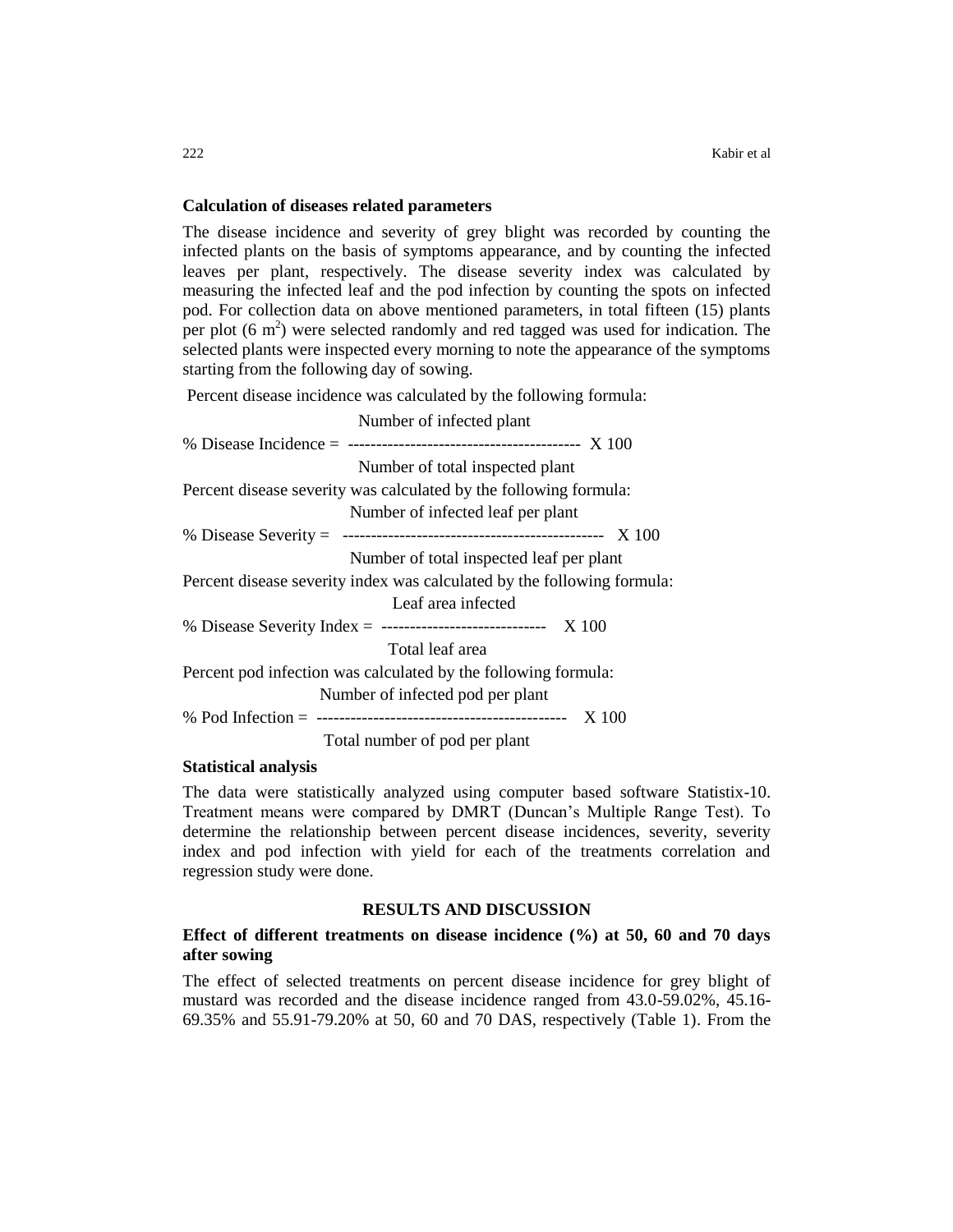study, it was found that among treatments, the lowest disease incidence was recorded in  $T_5$  (Dithane M-45) and the highest in  $T_1$  (control) at all observation. Among the chemical treatments, the lowest disease incidence was found in  $T<sub>5</sub>$  (Dithane M-45) followed by  $T_3$ (Autostin) where the highest disease incidence was recorded in  $T_4$ (Rovral). Among the botanical treatments, the lowest disease incidence was found in  $T_9$  (Lantana leaf extract) followed by  $T_{10}$  (Datura leaf extract) while the highest disease incidence was recorded in  $T_7$  (Neem leaf extract). Among the combined treatments, the highest disease incidence was recorded in  $T_{11}$  (Neem + Rovral), where the lowest disease incidence was found in  $T_{13}$  (Lantana+ Dithane M-45). From these results it was also revealed that the T<sub>2</sub> treatment (*Trichoderma harzianum* suspension) was showed the moderate disease incidence and gave best performance for controlling grey blight disease of mustard. Prasad et al. (2003) conducted an experiment to determine the losses due to Alternaria blight (*Alternaria brassicae*) under protected and unprotected conditions. The protected plots were sprayed with 0.25% mancozeb starting from 40 days after sowing and 3 subsequent sprays at 15 day intervals. The disease appeared 45 days after sowing. Treatment with mancozeb reduced disease incidence in all the genotypes. There was a 72.6 and 59.0% reduction in disease severity for RN 490 and the lowest disease intensity (17.8 and 16.1%) was recorded in the protected plots compared to the unprotected plots (39.6 and 32.5%) in both the years. Singh and Singh (2006) conducted a field experiment to develop spray schedule(s) for the management of blight caused by *Alternaria brassicae and A. brassicicola,* and white rust caused by *Albugo candida* appling three consecutive sprays of Mancozeb 75 WP (0.2%) at fortnightly intervals, beginning at the disease initiation resulted in the lowest leaf blight incidence and pod blight intensity.

#### **Effect of different treatments on disease severity (%) at 50, 60 and 70 DAS**

The data recorded on the effect of selected treatments on percent disease severity for grey blight of mustard and ranged from 11.89-16.84%, 18.49-21.77% and 22.09- 37.54% at 50, 60 and 70 DAS, respectively (Table 2). It was observed that the treatments varied significantly from each and other. Among the selected treatments, the lowest disease severity was found in  $T_{13}$  (Lantana + Dithane M-45) at 50 DAS but less disease severity was found in T<sub>2</sub> (18.49%, 26.08%, *Trichoderma harzianum* suspension) at 60 and 70 DAS and the highest disease severity was recorded in  $T_1$ (control) at all observations. Among the chemical treatments, the lowest disease severity was recorded in  $T_5$  (Dithane M-45) at all observations. The highest disease severity was recorded in  $T_4$  (15.26% Rovral) at 50 DAS, but at 60 DAS, the highest disease severity was found in  $T_3$  (20.92%, Autostin) and at 70 DAS it was higher in  $T<sub>6</sub>$  (29.27%, Amistar top). Among the botanical treatments, the lowest disease severity was recorded in  $T<sub>9</sub>$  (Lantana leaf extract, 12.57%, 19.44% and 28.89%,) at all observations and the highest disease severity was found in  $T_8$  (Allamanda leaf extract, 12.99%, 20.21% at 50, 60 DAS. But at 70 DAS, the highest disease severity was found in  $T_7$  (Neem leaf extract, 34.37%). Among the combined treatments, the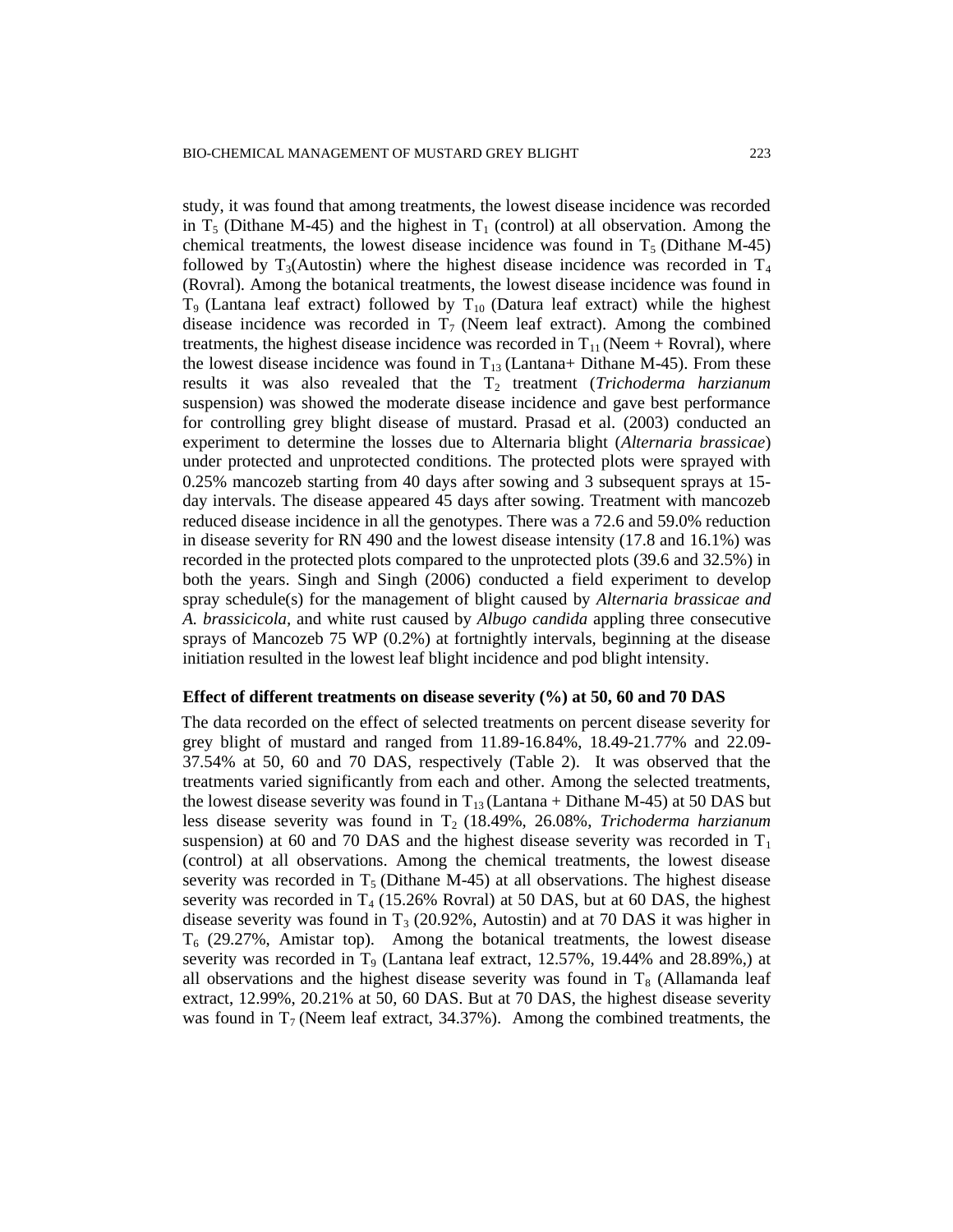lowest disease severity was found in  $T_{13}$  (Lantana + Dithane M-45) at all observations and the highest disease severity was recorded in  $T_{11}$  (14.42%, 32.01%) at 50 and 70 DAS, but it was found higher in  $T_{12}$  (Datura + Amistar top, 20.74%) at 60 DAS. Results are also agreed with previous research reports. Chattopadhyay and Bagchi (1994) reported that the lowest severity and the highest yields were obtained following four foliar sprays with Mancozeb (0.2%) at intervals of 15 days, starting from 30 days after sowing. Three sprays at 45, 60 and 75 days after sowing gave the highest benefit ratios (3.9 and 3.88).

| Treatments                                       | Disease incidence (%)   |                         |                         |
|--------------------------------------------------|-------------------------|-------------------------|-------------------------|
|                                                  | <b>50 DAS</b>           | 60 DAS                  | <b>70 DAS</b>           |
| $T_1$ (Control)                                  | 59.02 <sup>a</sup>      | 69.35 <sup>a</sup>      | 79.20 <sup>a</sup>      |
| $T_2$ ( <i>Trichoderma harzianum</i> suspension) | 47.29 cd                | $52.69$ bcd             | $63.63$ bcd             |
| $T_3$ (Autostin 50 WDG)                          | 47.31 $^{cd}$           | $52.60$ bcd             | 56.63 $d$               |
| $T_4$ (Rovral 50 WP)                             | 51.34 abcd              | $56.45$ <sup>abcd</sup> | 67.92 abcd              |
| $T_5$ (Dithane M-45)                             | 43.00 $^{\rm d}$        | 45.16 <sup>d</sup>      | 55.91 $d$               |
| $T_6$ (Amistar Top 325 SC)                       | $49.20^{bcd}$           | 53.76 bcd               | $61.47$ bcd             |
| $T_7$ (Neem leaf extract)                        | 56.83 $^{ab}$           | 56.99 abcd              | $73.48$ <sup>ab</sup>   |
| $T_8$ (Allamanda leaf extract)                   | $54.32^{abc}$           | $67.20$ <sup>ab</sup>   | $72.40$ <sup>abc</sup>  |
| $T9$ (Lantana leaf extract)                      | $46.81$ $^{\rm cd}$     | $51.06$ <sup>cd</sup>   | $65.05$ bcd             |
| $T_{10}$ (Datura leaf extract)                   | $50.91$ <sup>abcd</sup> | 54.30 bcd               | $67.64$ <sup>abcd</sup> |
| $T_{11}$ (Neem leaf extract+ Rovral)             | 57.55 ab                | $60.21$ <sup>abc</sup>  | $68.18$ <sup>abcd</sup> |
| $T_{12}$ (Datura leaf extract + Amistar Top)     | $51.54^{\rm abcd}$      | 56.99 abcd              | $67.70$ abcd            |
| $T_{13}$ (Lantana leaf extract + Dithane M-45)   | $49.41^{\rm bcd}$       | 55.73 abcd              | 59.14 <sup>cd</sup>     |
| $T_{14}$ (Allamanda leaf extract + Autostin)     | 54.84 <sup>abc</sup>    | $61.82$ <sup>abc</sup>  | $67.02\, \mathrm{abcd}$ |
| CV(%)                                            | 10.64                   | 15.66                   | 12.41                   |

Table 1. Disease incidence (%) under different treatments at 50, 60 and 70 DAS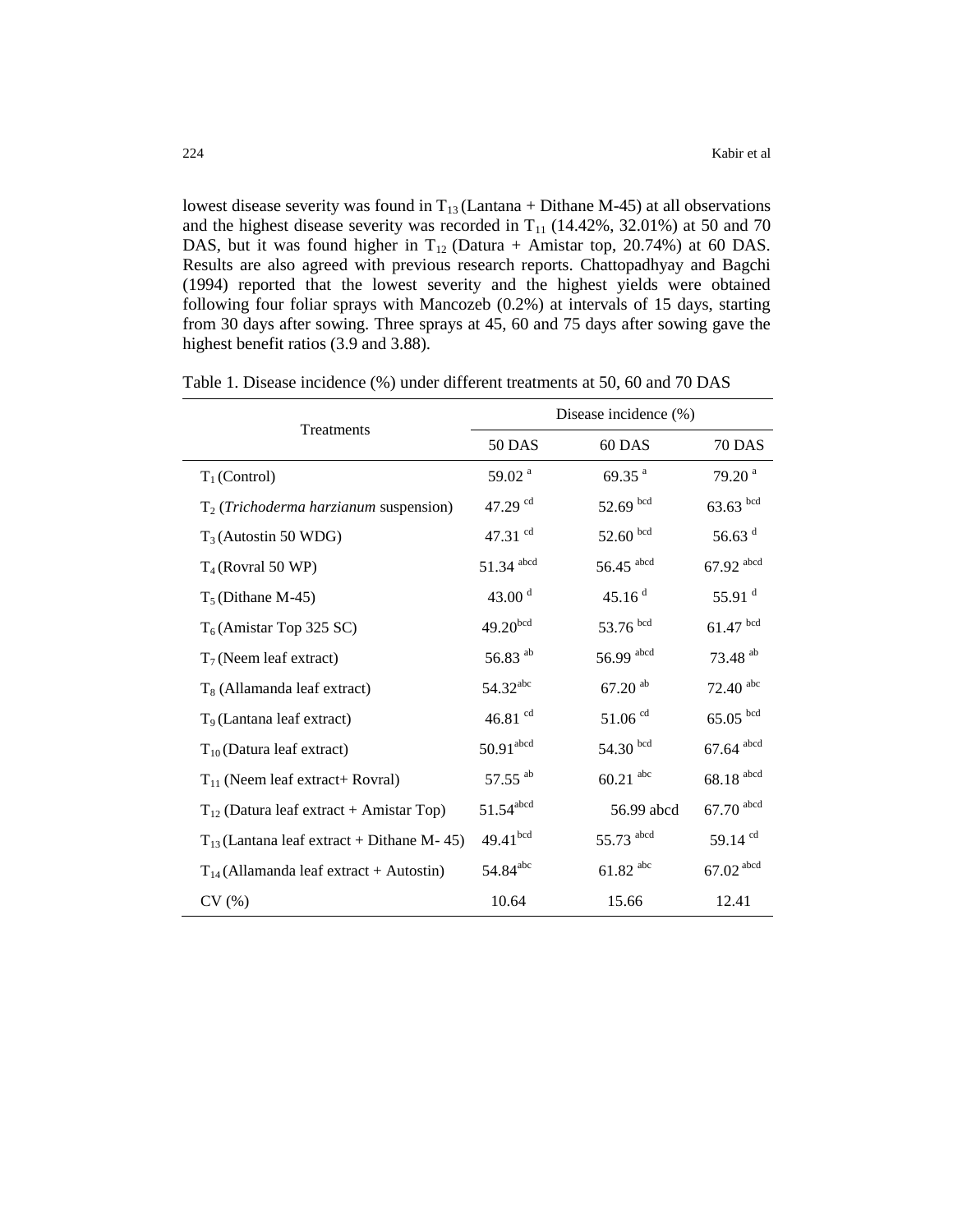| Treatments                                       |                       | Disease severity (%)    |                         |  |
|--------------------------------------------------|-----------------------|-------------------------|-------------------------|--|
|                                                  | <b>50 DAS</b>         | 60 DAS                  | <b>70 DAS</b>           |  |
| $T_1$ (Control)                                  | 16.84 <sup>a</sup>    | $21.77$ <sup>a</sup>    | $37.54$ <sup>a</sup>    |  |
| $T_2$ ( <i>Trichoderma harzianum</i> suspension) | $12.72$ <sup>cd</sup> | 18.49 <sup>d</sup>      | $26.08\;^{\rm bcd}$     |  |
| $T_3$ (Autostin 50 WDG)                          | $13.82$ bcd           | $20.92$ <sup>ab</sup>   | $23.83$ <sup>cd</sup>   |  |
| $T_4$ (Rovral 50 WP)                             | $15.26$ <sup>ab</sup> | $20.20\;\mbox{abcd}$    | $26.14$ bcd             |  |
| $T_5$ (Dithane M-45)                             | $12.77$ <sup>cd</sup> | $19.17$ bcd             | 22.09 <sup>d</sup>      |  |
| $T_6$ (Amistar Top 325 SC)                       | $13.30$ bcd           | $20.29$ <sup>abcd</sup> | $29.27$ $^{\rm abcd}$   |  |
| $T_7$ (Neem leaf extract)                        | $12.63$ <sup>cd</sup> | $19.50$ bcd             | 34.37 ab                |  |
| $T_8$ (Allamanda leaf extract)                   | $12.99$ <sup>cd</sup> | $20.21$ <sup>abcd</sup> | 32.84 abc               |  |
| $T9$ (Lantana leaf extract)                      | $12.57$ <sup>cd</sup> | $19.44$ bcd             | 28.89 abcd              |  |
| $T_{10}$ (Datura leaf extract)                   | $12.73$ <sup>cd</sup> | $20.05$ <sup>abcd</sup> | 29.44 abcd              |  |
| $T_{11}$ (Neem leaf extract+ Rovral)             | $14.42 \text{ bc}$    | $20.10$ $^{\rm abcd}$   | $32.01$ <sup>abc</sup>  |  |
| $T_{12}$ (Datura leaf extract + Amistar Top)     | $13.75$ bcd           | $20.74$ <sup>abc</sup>  | $30.67$ <sup>abcd</sup> |  |
| $T_{13}$ (Lantana leaf extract + Dithane M-45)   | 11.89 <sup>d</sup>    | $18.66$ <sup>cd</sup>   | $26.32$ bcd             |  |
| $T_{14}$ (Allamanda leaf extract + Autostin)     | $12.97$ <sup>cd</sup> | $19.73$ <sup>abcd</sup> | $27.17$ bcd             |  |
| CV(%)                                            | 9.55                  | 6.44                    | 19.79                   |  |

Table 2. Disease severity (%) under different treatments at 50, 60 and 70 DAS

#### **Effect of different treatments on disease severity index (%) at 50, 60 and 70 DAS**

The effect of selected treatments on percent disease severity index for grey blight of mustard was estimated and ranged from 18.40-43.45%, 27.87-49.35%, 32.16-67.38% at 50, 60 and 70 DAS, respectively (Table 3). Among the set treatments, minimum disease severity index was recorded in T<sub>2</sub> (*Trichoderma harzianum* suspension, 18.40%) followed by  $T_5$  (Dithane M-45, 19.19%) at 50 DAS, but at 60 and 70 DAS, the lowest disease severity index was found in  $T<sub>5</sub>$  (Dithane M-45) and maximum was recorded in control plot  $(T_1)$  at all observations. Among the chemical treatments, the lowest disease severity index was recorded in  $T_5$  (Dithane M-45) at all observations and the highest disease was found in  $T_3$  (28.78%, Autostin) at 50 DAS while the highest in  $T<sub>4</sub>$  (41.60% and 47.74%) at 60 and 70 DAS, respectively. In case of botanical treatments, the lowest disease severity index was found in  $T<sub>9</sub>$  (Lantana leaf extract) at all observations and the highest disease severity index was recorded in  $T_8$  (Allamanda leaf extract) at 50 DAS but at 60 and 70 DAS, disease severity index was found higher in  $T_7$  (34.23%, Neem leaf extract) and  $T_{10}$  (48.45%, Datura leaf extract). Among the combined treatments, the lowest disease severity index was found in  $T_{13}$  (Lantana+ Dithane M-45) at all observations. The highest disease severity index was recorded in  $T_{12}$  (Datura + Amister top) at 50 DAS, but at 60 and 70 DAS, it was found higher in  $T_{11}$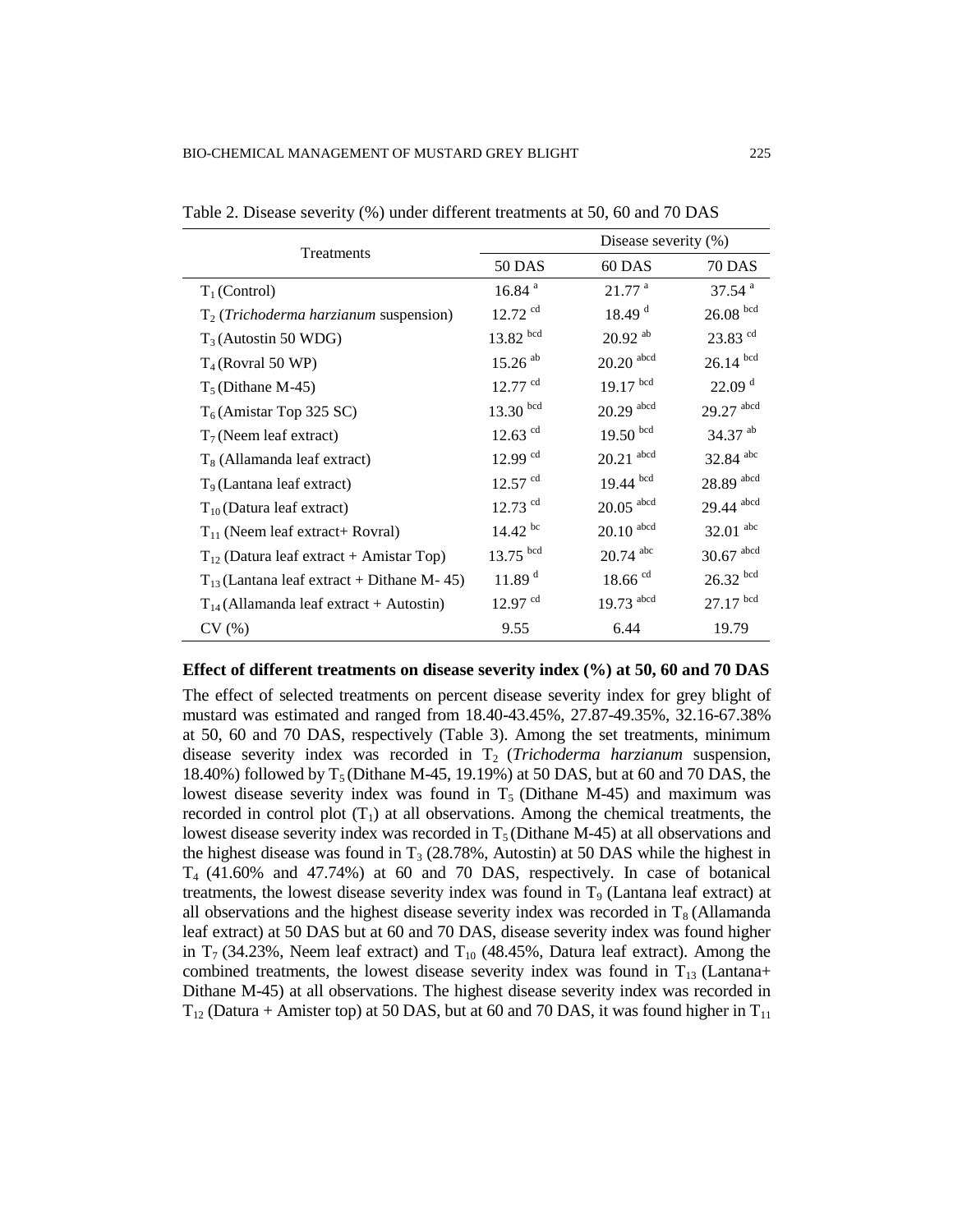(Neem+ Rovral, 35.38% and 49.10% respectively). Results are also agreed with reported results regarding the disease severity index (%)/ leaf area diseased (% LAD) of mustard. Alam (2007) reported that the effect of different treatments on leaf area diseased (% LAD) was found to be significant at different days after sowing (DAS) in response to the application of different chemicals fungicides and botanicals. Percent leaf area diseases (LAD) of mustard (SAU Sarisha-1) increased gradually with the advancement of crop growth. At 85 DAS, the highest percent leaf area diseased  $(18.45%)$  was found at T<sub>1</sub> (control) treatment and the lowest leaf area diseased  $(2.59%)$ was recorded from the Rovral treated plots followed by Allamanda, Dithane M-45, Bavistin, Ridomil MZ-72 and Garlic treated plots.

| Treatments                                       | Disease severity index (%) |                       |                       |
|--------------------------------------------------|----------------------------|-----------------------|-----------------------|
|                                                  | <b>50 DAS</b>              | 60 DAS                | <b>70 DAS</b>         |
| $T_1$ (Control)                                  | 43.45 $^{a}$               | 49.35 $^{a}$          | 67.38 <sup>a</sup>    |
| $T_2$ ( <i>Trichoderma harzianum</i> suspension) | 18.40 <sup>d</sup>         | $30.38$ bc            | $46.50$ bcd           |
| $T_3$ (Autostin 50 WDG)                          | 28.78 bc                   | $36.30 \text{ pc}$    | 44.58 bcd             |
| $T_4$ (Rovral 50 WP)                             | $26.63$ bcd                | $41.60$ <sup>ab</sup> | 47.74 bc              |
| $T_5$ (Dithane M-45)                             | $19.19$ <sup>cd</sup>      | 27.87 <sup>c</sup>    | 32.16 <sup>e</sup>    |
| $T_6$ (Amistar Top 325 SC)                       | $24.20\;\rm{^{bcd}}$       | $32.40^{bc}$          | 39.23 $\text{cde}$    |
| $T_7$ (Neem leaf extract)                        | $29.09^{bc}$               | $34.23$ bc            | $45.49$ bcd           |
| $T_8$ (Allamanda leaf extract)                   | 29.90 <sup>b</sup>         | $30.50$ bc            | 44.74 bcd             |
| $T9$ (Lantana leaf extract)                      | $27.84$ bcd                | $28.71$ bc            | 37.96 <sup>de</sup>   |
| $T_{10}$ (Datura leaf extract)                   | $28.08\;^{\rm bcd}$        | $32.76^{bc}$          | 48.45 bc              |
| $T_{11}$ (Neem leaf extract + Rovral)            | 30.16 <sup>b</sup>         | 35.38 bc              | 49.10 $^{b}$          |
| $T_{12}$ (Datura leaf extract + Amistar Top)     | 32.81h                     | 33.85 bc              | $41.22$ bcde          |
| $T_{13}$ (Lantana leaf extract + Dithane M-45)   | $25.59$ bcd                | $28.80^{bc}$          | $38.20$ <sup>de</sup> |
| $T_{14}$ (Allamanda leaf extract + Autostin)     | $28.98^{bc}$               | 34.01 $^{bc}$         | $45.20$ bcd           |
| CV(%)                                            | 21.94                      | 22.66                 | 12.65                 |

Table 3. Disease severity index (%) under different treatments at 50, 60 and 70 DAS

### **Effect of different treatments on pod infection (%) at 55, 65 and 75 DAS**

The effect of selected treatments on percent pod infection was recorded and ranged from 0.65-2.97%, 1.73-7.25% and 6.72-34.63% at 55, 65 and 75 DAS (Table 4), respectively. From the study, it was recorded that among set treatments, the lowest pod infection was found in  $T_5$  (Dithane M-45) where the highest was recorded in  $T_1$ (Control) at all observations. Among the chemical treatments, Dithane M-45  $(T_5)$  was gave the best result, which was statistically similar with  $T_6$  (Amistar top) and  $T_4$ (Rovral). Among the botanical treatments, the lowest pod infection was found in  $T_9$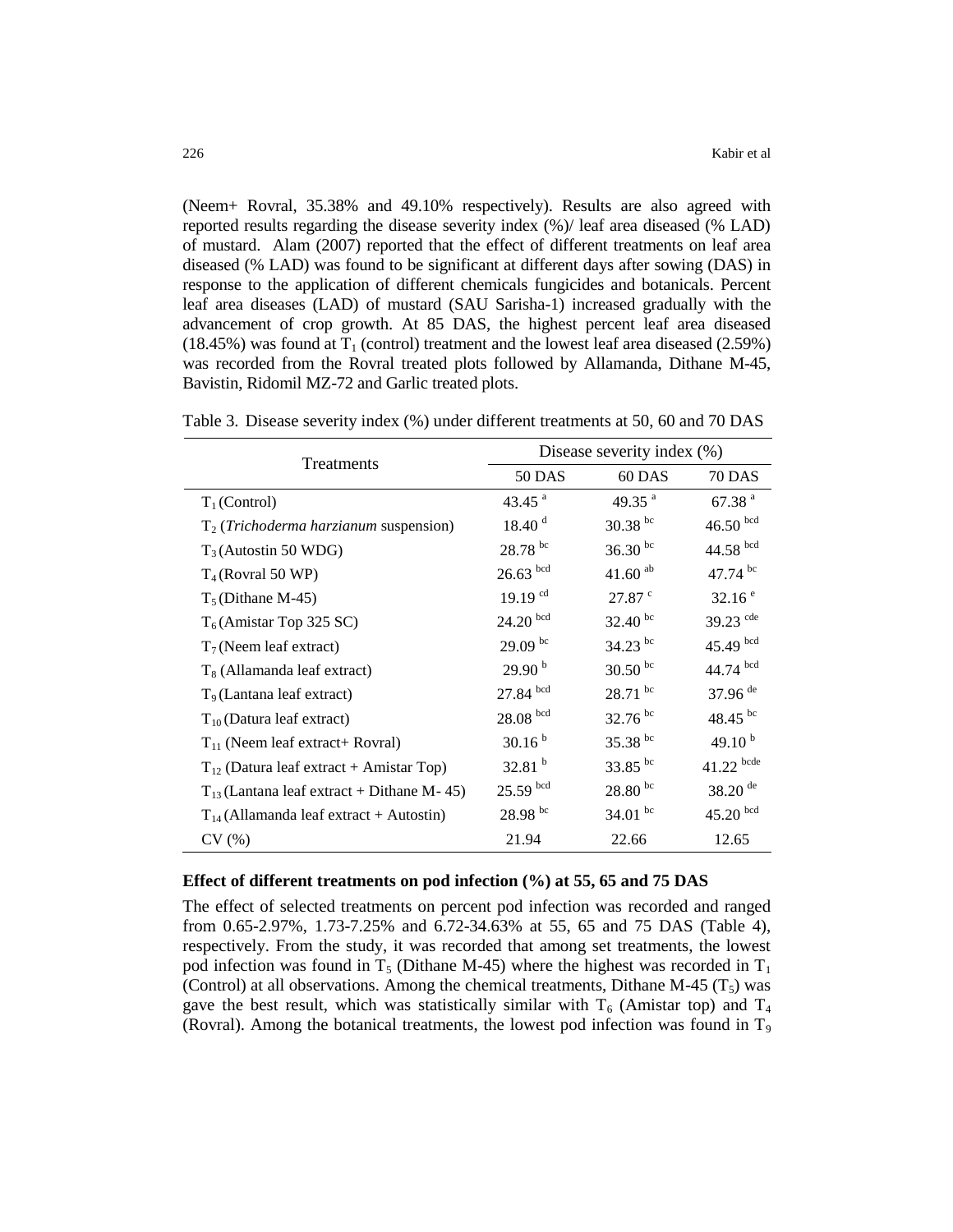(Lantana leaf extract) at 55 and 75 DAS whereas it was recorded the lowest in  $T_8$ (Allamanda leaf extract) at 65 DAS. The highest pod infection found in  $T_8$ (Allamanda leaf extract) at 55 and 75 DAS whereas it was found higher in  $T_9$ (Lantana leaf extract) at 65 DAS. Among the combined treatments, the highest pod infection was recorded in  $T_{11}$ (Neem + Rovral) at 55 and 65 DAS but at 75 DAS, it was found higher in  $T_{11}$  (Neem leaf extract + Rovral). From these results it was also revealed that the T<sub>2</sub> treatment (*Trichoderma harzianum* suspension) was gave the moderate result in terms of pod infection (%) and showed the best performance for controlling grey blight disease of mustard. Almost similar observation was reported by Godika et al*.* (2001), when they conducted a field experiment to evaluate the efficacy of different chemical fungicides viz. Mancozeb, Ridomil MZ (mancozeb+metalaxyl), Captan, Rovral (iprodione), Bayletan [triadimefon], and Copper oxychloride, against Alternaria blight (*Alternaria brassicae*) and observed that all the fungicides significantly controlled the disease, but their efficacy varied.

| Treatments                                       |                       | Pod infection (%)           |                       |
|--------------------------------------------------|-----------------------|-----------------------------|-----------------------|
|                                                  | 55 DAS                | 65 DAS                      | <b>75 DAS</b>         |
| $T_1$ (Control)                                  | 2.97 <sup>a</sup>     | $7.25$ <sup>a</sup>         | 34.63 <sup>a</sup>    |
| $T_2$ ( <i>Trichoderma harzianum</i> suspension) | $1.31$ bc             | $2.92^{bc}$                 | 19.68 $^{bc}$         |
| $T_3$ (Autostin 50 WDG)                          | $1.14$ bc             | $2.75$ bc                   | 17.21bc               |
| $T_4$ (Rovral 50 WP)                             | $1.02^{bc}$           | $2.30 \text{ }^{\text{bc}}$ | $12.78$ <sup>cd</sup> |
| $T_5$ (Dithane M-45)                             | $0.65$ $\degree$      | $1.73$ $\degree$            | 6.72 <sup>d</sup>     |
| $T_6$ (Amistar Top 325 SC)                       | 0.88e                 | 1.78 <sup>c</sup>           | $9.56$ <sup>cd</sup>  |
| $T_7$ (Neem leaf extract)                        | $0.94$ bc             | $3.23$ bc                   | $16.85$ bcd           |
| $T_8$ (Allamanda leaf extract)                   | $1.73$ <sup>abc</sup> | $2.79$ <sup>bc</sup>        | 23.05 <sup>b</sup>    |
| $T9$ (Lantana leaf extract)                      | $1.18^{bc}$           | 4.59 $^{\rm b}$             | $13.79$ bcd           |
| $T_{10}$ (Datura leaf extract)                   | $1.57$ bc             | $3.50$ bc                   | $18.55$ bc            |
| $T_{11}$ (Neem leaf extract+ Rovral)             | 1.40 <sup>bc</sup>    | $2.53$ bc                   | $19.54$ bc            |
| $T_{12}$ (Datura leaf extract + Amistar Top)     | $1.23$ bc             | $2.75$ <sup>bc</sup>        | $13.82$ bcd           |
| $T_{13}$ (Lantana leaf extract + Dithane M-45)   | $1.21$ bc             | $2.39$ <sup>bc</sup>        | $12.30$ <sup>cd</sup> |
| $T_{14}$ (Allamanda leaf extract + Autostin)     | $1.96$ <sup>ab</sup>  | $3.60$ bc                   | $17.41$ bc            |
| CV(%)                                            | 56.25                 | 46.19                       | 36.08                 |

Table 4. Pod infection (%) under different treatments at 55, 65 and 75 DAS

# **Effect of different treatments on yield and yield contributing parameters in mustard against grey blight disease**

The effect on grain yield of mustard under different treatments were summarized and significant variation was found in fresh and dry condition (Table 5). In case of fresh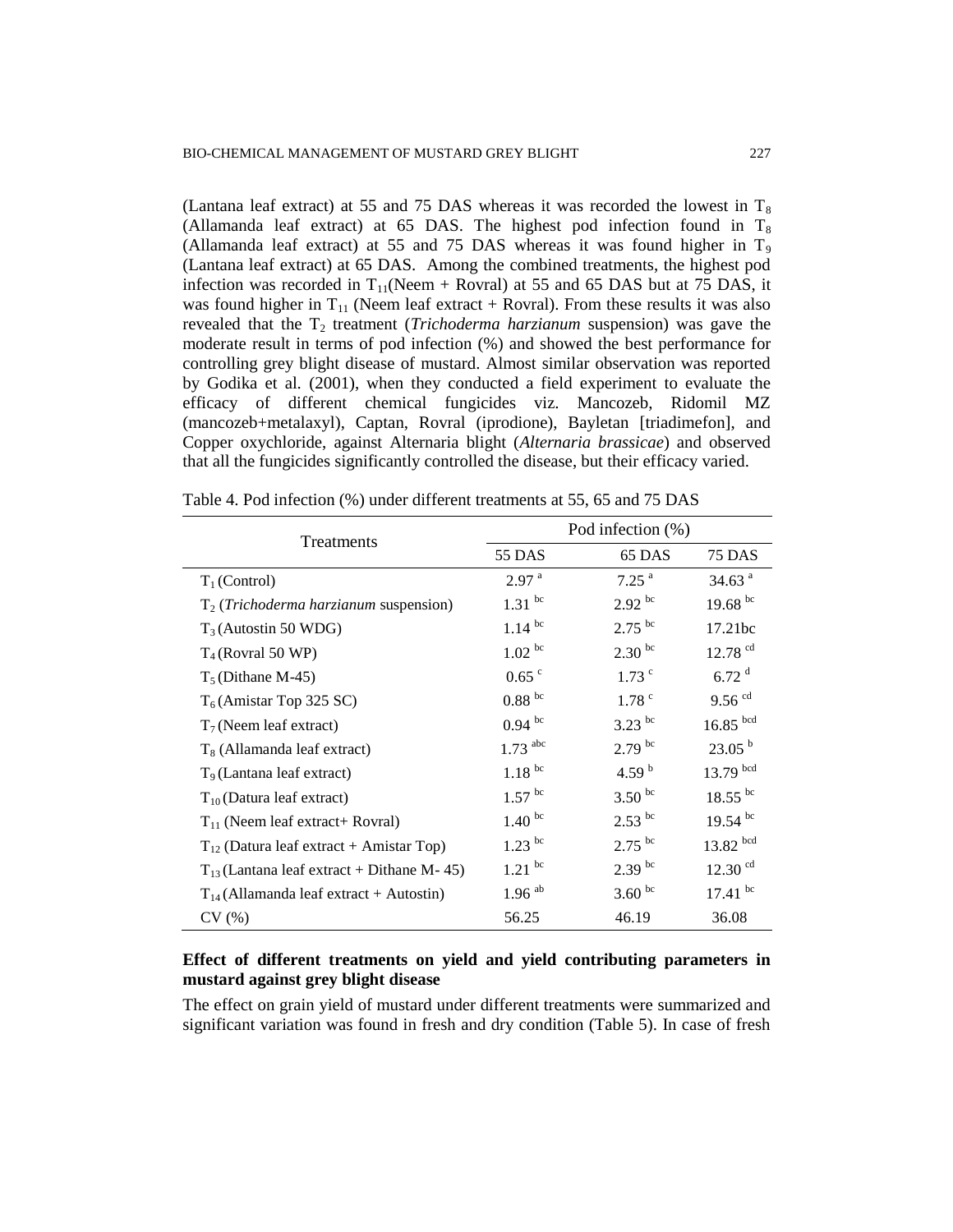weight, among the treatments. the highest grain yield (1357.3 gm/plot) was recorded in T<sub>13</sub> (Lantana + Dithane M-45) followed by T<sub>5</sub> (Dithane M-45, 1347.7 gm/plot) and  $T_9$  (Lantana leaf extract, 1318.9 gm/plot), whereas the lowest yield was found in  $T_1$ (Control, 998.4 gm/plot). In dry condition, maximum grain yield was obtained in combined treatment  $T_{13}$  (Lantana + Dithane M-45, 1136.3 gm/plot), while minimum grain yield was found in  $T_1$  (control, 811.7 gm/plot). Shrestha et al. (2005) also reported that Mancozeb (Dithane M-45) and Iprodione (Rovral) had effectively reduced grey blight disease in the sprayed plots and increased seed yield by 48% and 130%, respectively. 1000-seed weight was significantly affected by grey blight disease of mustard under different treatments. Among the treatments,  $T<sub>9</sub>$  treatment (Lantana Leaf extract) was gave the best results (5.16 gm) for 1000-seed weight, which was significantly different from all other treatments. The lowest 1000- seed

| Treatments                                         | Fresh wt.<br>(gm/plot)  | Dry wt.<br>(gm/plot)     | 1000-seed<br>weight (gm) | Wt. $(t \text{ ha}^{-1})$ |
|----------------------------------------------------|-------------------------|--------------------------|--------------------------|---------------------------|
| $T_1$ (Control)                                    | 998.4 $d$               | 811.7 <sup>e</sup>       | 3.15 <sup>e</sup>        | $1.34$ <sup>f</sup>       |
| $T_2$ (Trichoderma harzianum<br>suspension)        | 1152.5<br>abcd          | $990.1$ abcde            | 4.55 bc                  | $1.65$ <sup>abcde</sup>   |
| $T_3$ (Autostin 50 WDG)                            | 1035.5 $^{cd}$          | $905.1$ <sup>de</sup>    | 4.15 $^{\rm d}$          | $1.52$ ef                 |
| $T_4$ (Rovral 50 WP)                               | $1115.7$ bcd            | $978.4$ bcde             | 4.41 cd                  | $1.71$ abcde              |
| $T_5$ (Dithane M-45)                               | 1347.7 <sup>a</sup>     | $1114.7$ <sup>ab</sup>   | 5.03 <sup>a</sup>        | 1.89 <sup>a</sup>         |
| $T_6$ (Amistar Top 325 SC)                         | $1214.1$ <sup>abc</sup> | $1089.1$ <sup>abc</sup>  | 4.93 $^{a}$              | $1.81$ $^{\rm ab}$        |
| $T_7$ (Neem leaf extract)                          | $1028.0$ <sup>cd</sup>  | $910.4$ cde              | 4.09 $d$                 | $1.56$ cdef               |
| $T_8$ (Allamanda leaf extract)                     | $1300.0$ <sup>ab</sup>  | $1122.3$ <sup>ab</sup>   | 4.92 $a$                 | $1.78$ <sup>abcd</sup>    |
| $T9$ (Lantana leaf extract)                        | 1318.9 ab               | $1172.4$ <sup>a</sup>    | 5.16 <sup>a</sup>        | $1.84$ <sup>ab</sup>      |
| $T_{10}$ (Datura leaf extract)                     | $1029.6$ <sup>cd</sup>  | $969.1$ bcde             | 4.55 bc                  | $1.62\ ^{\rm bede}$       |
| $T_{11}$ (Neem leaf extract+ Rovral)               | $1254.1$ <sup>ab</sup>  | $1072.8$ <sup>abcd</sup> | 4.90 $^{a}$              | $1.79$ abc                |
| $T_{12}$ (Datura leaf extract + Amistar<br>Top)    | $1113.9$ bcd            | 996.3 abcd               | 4.83 ab                  | $1.54$ <sup>def</sup>     |
| $T_{13}$ (Lantana leaf extract + Dithane<br>$M-45$ | 1357.3 <sup>a</sup>     | $1136.3$ <sup>ab</sup>   | 5.00 <sup>a</sup>        | $1.86$ $^{\rm ab}$        |
| $T_{14}$ (Allamanda leaf extract +<br>Autostin)    | $1181.6$ abcd           | 910.9 cde                | 4.26 cd                  | $1.5$ ef                  |
| CV(%)                                              | 10.70                   | 10.78                    | 4.38                     | 4.97                      |

Table 5. Grain yield of Mustard under different treatments

weight (3.15 gm) was found in control treatment  $(T_1)$ . Results agreed with report by Singh and Singh (2006), they reported that the highest, seed yield and 1000-seed weight under all the dates of sowing were found in two consecutive sprays with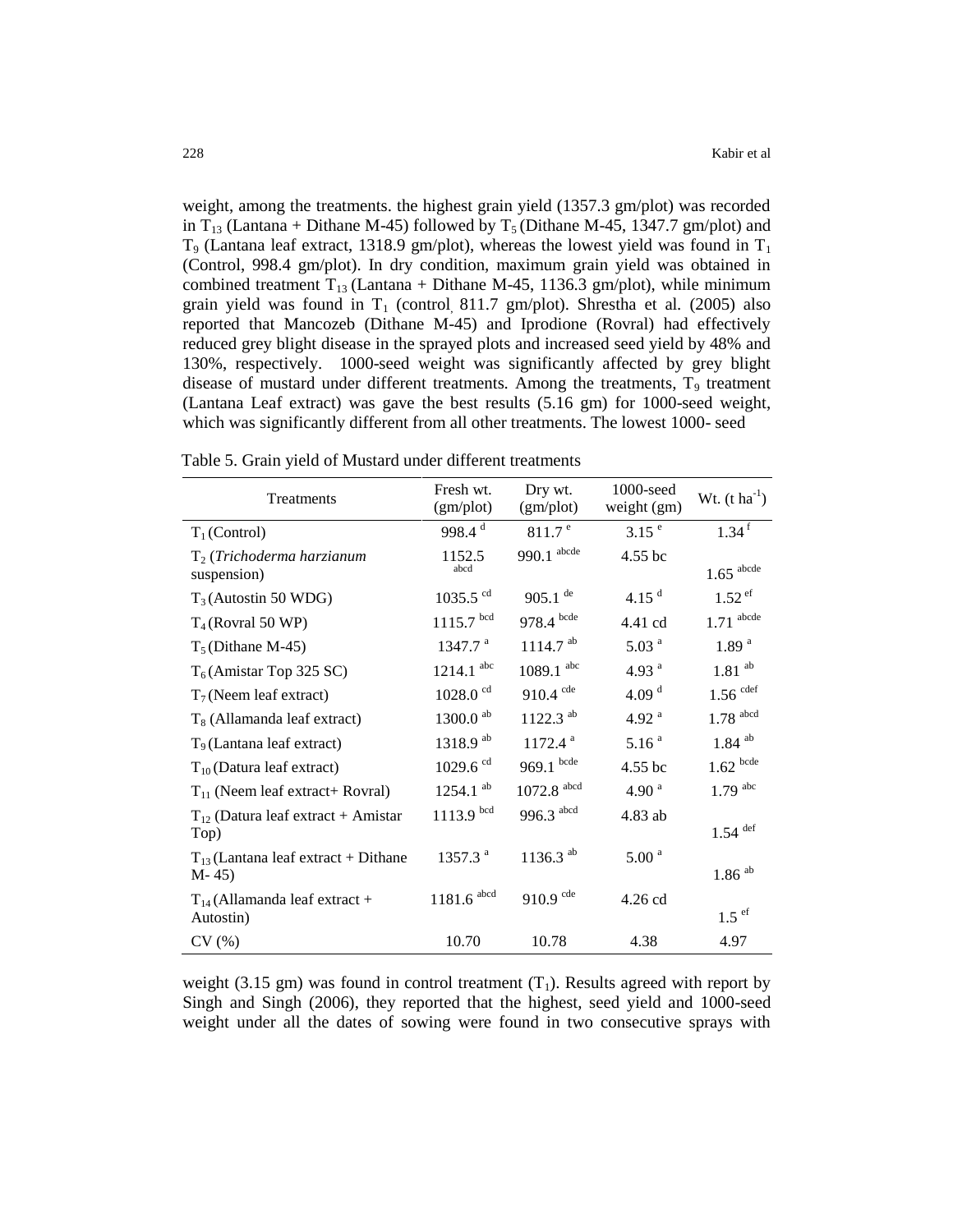Mancozeb followed by a third spraying with Ridomil MZ 72 (0.25%). Among the treatments, the highest yield  $(1.89 \text{ t ha}^{-1})$  was recorded in T<sub>5</sub> (Dithane M-45) and the lowest yield  $(1.34 \text{ t} \text{ ha}^{-1})$  was found in control treatment  $(T_1)$ . Results from this study almost similar with report by Godika et al*.* (2001), they reported that the highest yield of mustard was found in Rovral  $(2.1 \text{ t ha}^{-1})$ , followed by Mancozeb (Dithane M-45) and Ridomil MZ, each recording a yield of  $1.9$  t ha<sup>-1</sup>.

# **Relationship between grain yield with percent diseases incidence, severity, severity index and pod infection**

Different treatments that were used in the present study regarding grain yield  $(t \text{ ha}^{-1})$ and disease incidence (%), disease severity (%), disease severity index (%) and pod infection  $(\%)$ . In case of relationship between grain yield  $(t \text{ ha}^{-1})$  and disease incidence (%), it was revealed that grain yield was decreased with increased of disease incidence. The highest grain yield  $(1.89 \text{ t ha}^{-1})$  was found in T<sub>5</sub> (Dithane M-45) where the disease incidence was recorded the lowest (55.91%) at 70 DAS. On the other hand, the lowest grain yield  $(1.34 \text{ t ha}^{-1})$  was found while the disease incidence was recorded the highest (79.20%) in control treatment  $(T_1)$  at 70 DAS as depicted in the figure 1. In case of relationship between grain yield  $(t \text{ ha}^{-1})$  and disease severity (%), it was revealed that grain yield was decreased with increased of disease severity. The highest grain yield  $(1.89 \text{ t} \text{ ha}^{-1})$  was found in T<sub>5</sub> (Dithane M-45) where the disease severity was recorded the lowest (22.09%) at 70 DAS. On the other hand, the lowest grain yield  $(1.34 \text{ tha}^{-1})$  was found while the disease severity was recorded the highest (37.54%) in control treatment  $(T_1)$  at 70 DAS as depicted in the figure 2. In case of relationship between grain yield  $(t \text{ ha}^{-1})$  and disease severity index  $(\%)$ , it was revealed that grain yield was decreased with increased of disease severity index. The highest grain yield  $(1.89 \text{ t ha}^{-1})$  was found in T<sub>5</sub> (Dithane M-45) where the disease severity index was recorded the lowest (32.16%) at 70 DAS. On the other hand, the lowest grain yield  $(1.34 \text{ t} \text{ ha}^{-1})$  was found while the disease severity index was recorded the highest (67.38%) in control treatment  $(T_1)$  at 70 DAS as depicted in the figure 3. In case of relationship between grain yield (t ha<sup>-1</sup>) and pod infection  $(\%)$ , it was revealed that grain yield and seed quality was decreased with increased of pod infection. The highest grain yield  $(1.89 \text{ t} \text{ ha}^{-1})$  was found in T<sub>5</sub> (Dithane M-45) where the pod infection was recorded the lowest (6.72%) at 75 DAS. On the other hand, the lowest grain yield  $(1.34 \text{ t ha}^{-1})$  was found while the pod infection was recorded the highest (34.63%) in control treatment  $(T_1)$  at 75 DAS as depicted in the figure 4. Results of relationship study are found to be similar with some previous reports. In a field trial, Howlider et al*.* (1991) used 5 fungicides (Dithane M-45, Thiovit, Delan, Topsin M and Cupravit) at 3 doses in controlling Alternaria blight of mustard. Five sprays were applied with first spray at 40 days' growth stage maintaining an interval of 8 days. Dithane M-45 was proved the best with reduction of 73 % in leaf spot severity and siliqua spotting corresponding to obtain an increase of 30% seed yield. Chattopadhyay and Bagchi (1994) also reported that the severity of leaf blight of mustard, caused by *Alternaria brassicae*, was negatively correlated with seed yield.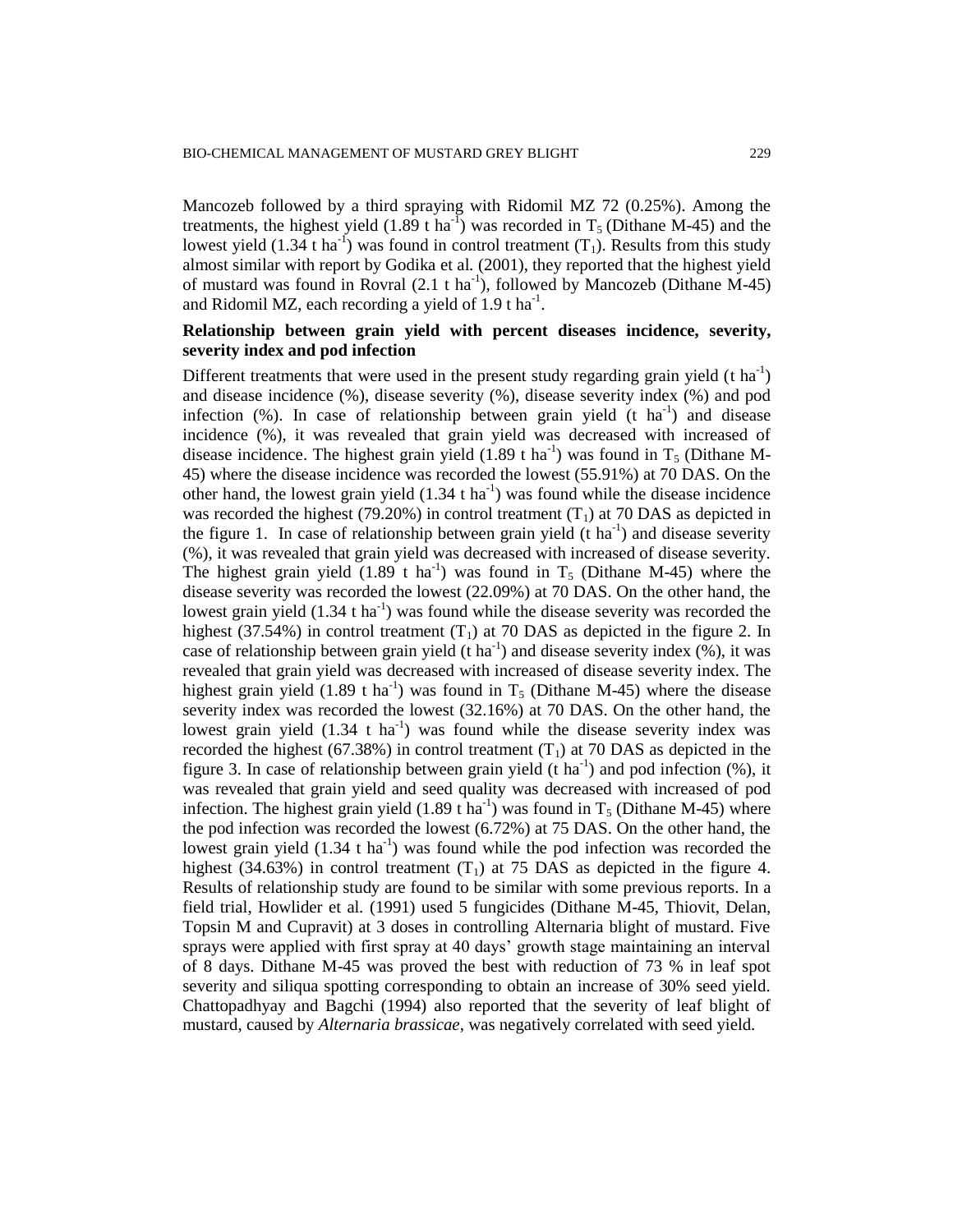

Figure 1. Relationship between disease incidence (%) at 70 DAS and yield  $(t \text{ ha}^{-1})$ 

Figure 2. Relationship between disease severity) (%) at 70 DAS and yield  $(t \text{ ha}^{-1})$ .





Figure 3. Relationship between disease severity index (%) at 70 DAS and yield  $(t \, ha^{-1})$ .

Figure 4. Relationship between pod infections (%) at 75 DAS and yield  $(t \text{ ha}^{-1})$ .

### **CONCLUSION**

From the study it may be concluded that among the botanical treatments, lantana leaf extract  $(T_9)$  gave better results and among the chemical fungicides, Dithane M-45  $(T<sub>5</sub>)$  performed the best. In combined effect of the treatments, Lantana leaf extract + Dithane M-45  $(T_{13})$  also gave the satisfactory results to manage the grey blight disease of mustard in a field trial. Treatments gave the best result regarding the diseases related parameter also showed better performance in growth promoting characters, yield and yield attributes. From the findings on different parameters studied, the treatment Lantana leaf extract  $(T_9)$ , Dithane M-45  $(T_5)$  and their combined treatment  $(T_{13})$  can be used in further field trials and then may be recommended for management of grey blight mustard.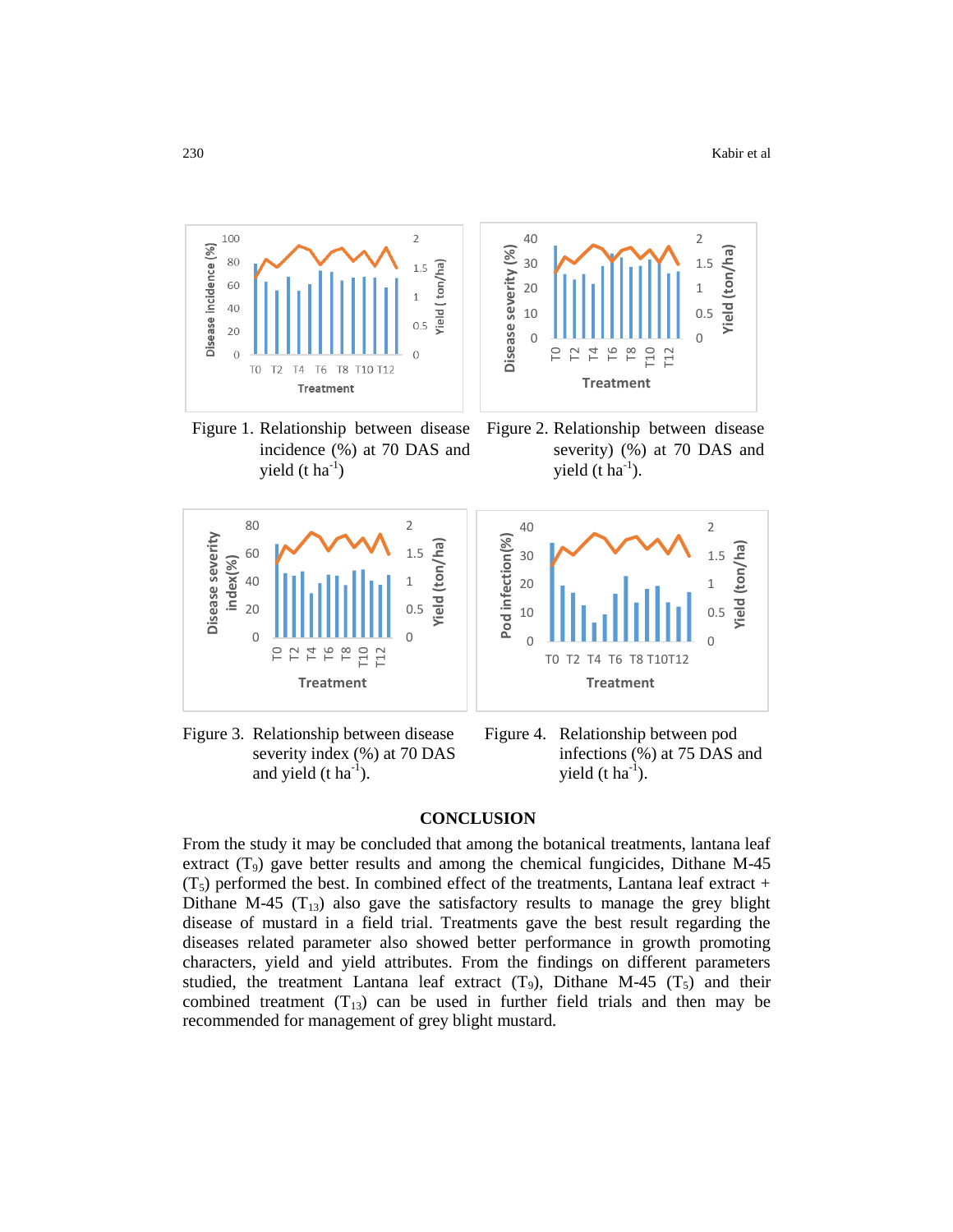# **ACKNOWLEDGEMENT**

Technical assistance from members of Molecular Biology and Plant Virology Laboratory (MBPVL), Department of Plant Pathology and all work forces of Sher-e-Bangla Agricultural University, Dhaka-1207, Bangladesh, was greatly appreciated. First author also acknowledged to Ministry of Science and Technology for PhD Scholarship.

#### **REFERENCES**

- Ahmed, H.U. (1992). Diseases of oilseed crops in Bangladesh. Paper presented in the 2nd Biennial conference of the Bangladesh Phyto-pathological Society.
- Alam, K.H.H. (2007). Management of grey blight of mustard through some selected treatments. MS Thesis, Dept. of Plant Pathology, Sher-e-Bangla Agricultural University, Dhaka.
- Anonymous. (2001). Production Technology of Oil crops. Oilseed Research Center (ORC), Bangladesh Agricultural Research Institute (BARI), Joydebpur. Pp.4-26.
- Anonymous. (2007). Oilseed Crop Diseases and Control. Oilseed Research Center (ORC), Bangladesh Agricultural Research Institute (BARI), Joydebpur. Pp.7.
- BBS. (2020). Year Book of Agricultural Statistics of Bangladesh, 2019-20. Statistics Division, Ministry of Planning, Dhaka.
- Chattopadhyay, A.K. and Bagchi, B.N. (1994). Relationship of disease severity and yield due to leaf blight of mustard and spray schedule of mancozeb for higher benefit. *Journal of Mycopathological Research*, 32(2): 83-87.
- FAO. (2015). Production for different crops in the world.
- Godika, S., Jain, J.P. and Pathak, A.K. (2001). Evaluation of fungitoxicants against Alternaria
- blight and white rust diseases of Indian mustard (*Brassica juncea*). *Indian Journal of Agricultural Sciences,* 71(7): 497- 49.
- Howlider, M.A.R., Meah, M.B., Uddin, M.J. and Rahman, A. (1991). Effect of fungicides on
	- Alternaria blight, yield and seed quality of mustard. *Bangladesh Journal of Agricultural Sciences*, 18(1):127-132.
- Howlider, M.A.R., Meah, M.B., Uddin, M.J. and Rahman, M.A. (1985). Effect of fungicides in reducing intensity of Alternaria blight of mustard. *Bangladesh Journal of Agricultural Sciences,* 10(4): 4146.
- Meah, M.B., Howlidar, M.A.R., Uddin, M.J. and Rahman, A. (1988). Effect of fungicide spray at different time and frequencies on Alternaria blight of mustard. *Thailand Journal of Agricultural Sciences,* 21:101-107.
- Meena P D, Gupta R, Rani A, Sharma, P. and Singh, D. (2016). Effect of summer temperatures on survival of *Alternaria brassicae* in infected Indian mustard (*Brassica juncea*) debris and thermal death point variations amongst geographical isolates. *Journal of Oilseed Brassica*, 7(1): 45-51.